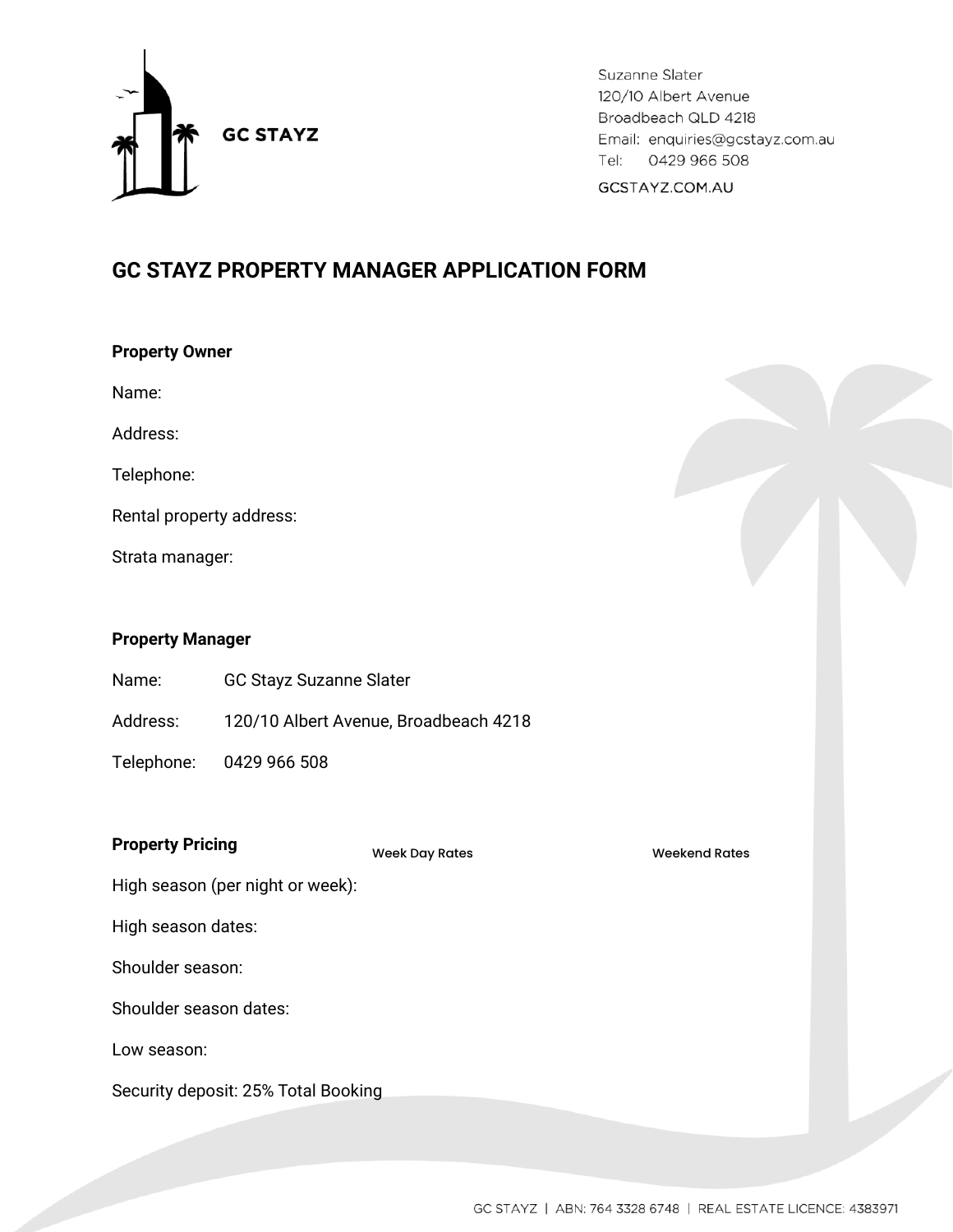## **Guest Restrictions**

Minimum stay (min 2 nights):

Maximum number of guests:

No children under the age of:

Non-smoking: Non - Smoking

No pets: No Pets

## **Manager Fees**

## ONE OFF FEES

Set up Fees \$1,200.00 Bond Clean, Maintenance check, Professional Photos (the owner gets to keep and can use when selling their property) Emergency Fees up to \$500.00

# ONGOING FEES

Property Management Fee - 20% (of booking revenue per booking) Cleaning & Social Advertising - 4.5% (of booking revenue per booking)

| <b>Management Services ('Services')</b>                                                                                                                              | Y/N | <b>Additional Fees</b> |  |
|----------------------------------------------------------------------------------------------------------------------------------------------------------------------|-----|------------------------|--|
| List property on holiday rental websites (professional<br>photographs, pricing advice, styling advice, etc.)                                                         | Υ   | N                      |  |
| Manage guest bookings (timely response to enquiries,<br>collect deposit/final/security payments, update<br>calendars, ensure signed holiday rental agreements, etc.) | Υ   | N                      |  |
| Inspect property prior to guest arrival (clean and dust<br>free, beds are made, towels on racks, toilet rolls filled,<br>etc.)                                       | γ   | N                      |  |
| Provide guest "Welcome Pack" (milk, tea, coffee,<br>dishwasher soap, laundry powder, cleaning cloth,<br>garbage bags, etc.)                                          | γ   | N                      |  |
| Handover keys on arrival (explain any security<br>arrangements, confirm departure time, agree details of<br>return of keys, etc.)                                    | γ   | N                      |  |
| Meet and greet guests (show them parking, garbage,<br>laundry, dishwasher, TV remotes, fire extinguishers, fuse<br>box, etc.)                                        | γ   | N                      |  |